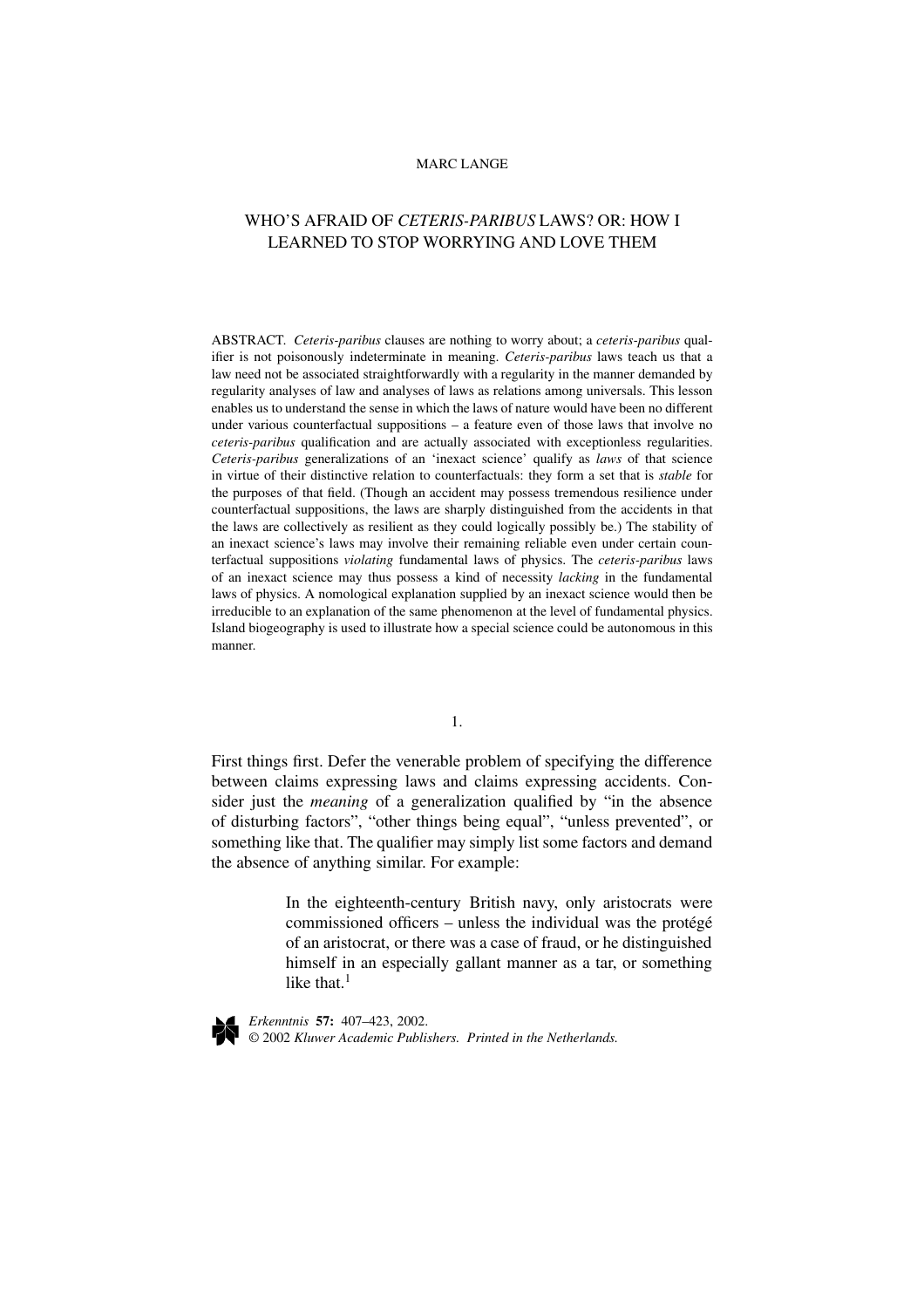Despite the qualifier's open-endedness, this claim is perfectly meaningful. It's easy to imagine what would constitute a counterexample to it and what would explain away an apparent exception. Let's elaborate this common idea (Scriven (1959), Molnar (1967), Rescher (1970), Hausman (1992)).

If a *ceteris-paribus* clause is meaningful, there is a tacit understanding of what makes a factor qualify as "disturbing" or as "like" the examples listed. Perhaps at the mere mention of any given factor, there would be immediate agreement on whether or not it qualifies as "disturbing". But this kind of unreflective unanimity is neither necessary nor sufficient for the *ceteris-paribus* clause to be meaningful. It's unnecessary because a consensus may develop only after the given factor is carefully compared to canonical examples of disturbing factors. (Or not even then.) There must, at any rate, be sufficient agreement on the relevant respects for comparison that analogies with canonical examples could supply a compelling reason for (or against) characterizing a given factor as "disturbing". Thus, when agents contemplate applying "All *F*'s are *G*, *ceteris paribus*" to a given *F*, they can justify their belief that the *ceteris-paribus* condition holds (or doesn't), and their justification for deeming a given factor "disturbing" doesn't depend on their first ascertaining whether the given *F* is *G*.

Take the "law of definite proportions":

Any chemical compound consists of elements in unvarying proportions by mass, *ceteris paribus*.

This qualifier could have been expressed as

. . . unless the compound is like ruby or like polyoxyethylene or something like that.

To understand this qualifier, one must know at least some of the following (Christie 1994). Ruby is composed of aluminum, oxygen, and chromium, different samples differing by even a factor of 5 in their chromium per unit mass of oxygen. Aluminum atoms are bonded to oxygen atoms, which are bonded to one another, forming a network running through the solid. Randomly, chromium atoms replace aluminum atoms. (They are similar in size and bonding capacities.) Ruby is  $(AI, Cr)<sub>2</sub>O<sub>3</sub>$ ; its proportions are indefinite. Polyoxyethylene, in contrast, is a long-chain molecule beginning with  $CH_3$ , ending with CH<sub>2</sub>OH, and containing many  $CH_2$ —O—CH<sub>2</sub>'s between. Because its length is variable, its proportions are indefinite; it is  $CH<sub>3</sub>(C<sub>2</sub>H<sub>4</sub>O)<sub>n</sub>CH<sub>2</sub>OH.$ 

Considering this background, one could offer compelling reasons for characterizing (say) olivine ( $(Mg, Fe)_{2}SiO_{4}$ ) as *like* ruby and nylon as *like*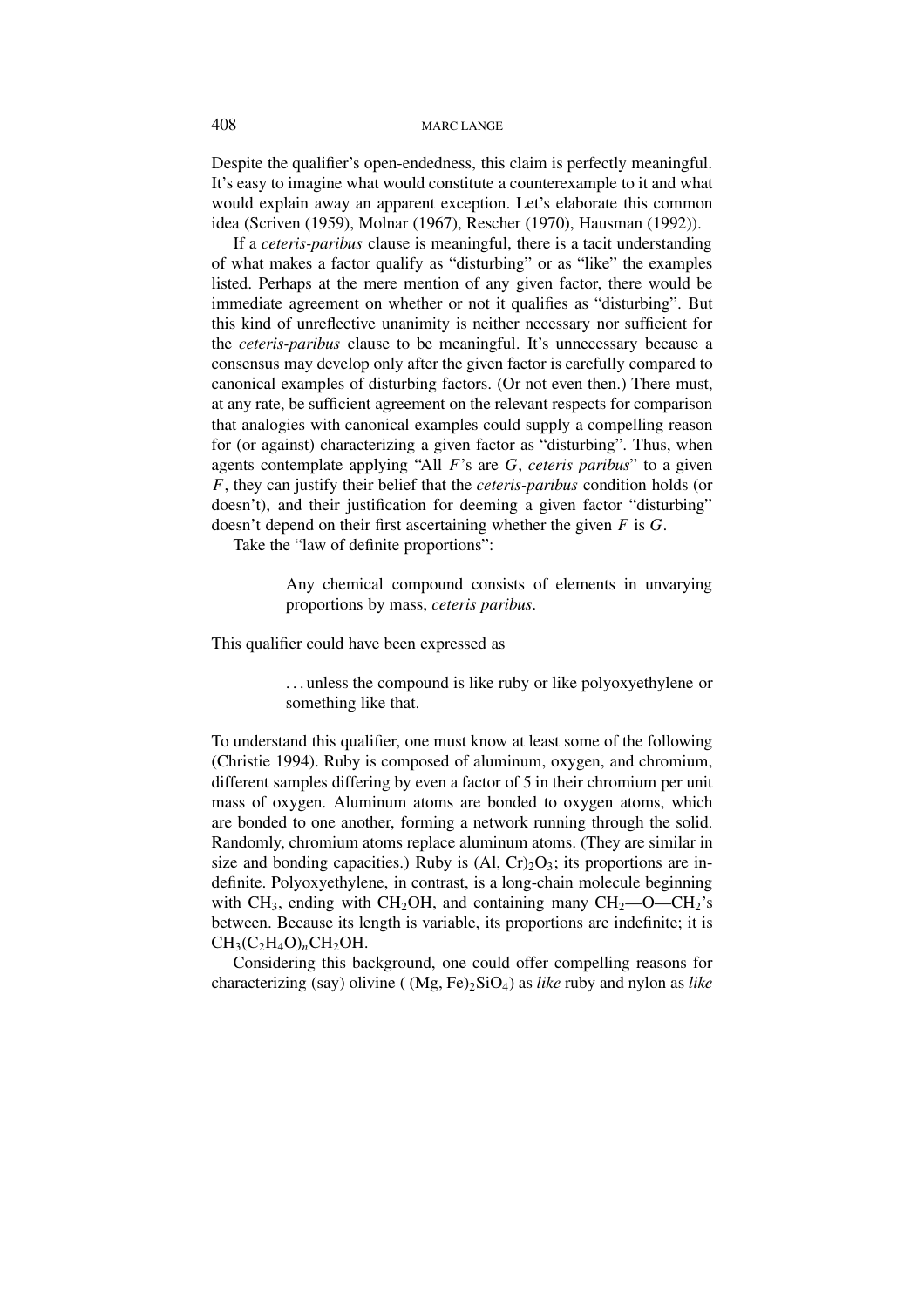polyoxyethylene. The *ceteris-paribus* clause has a determinate meaning. Likewise, indefinite proportions arising from the fact that different isotopes of the same element have different masses do *not* fall under *this* "*ceteris paribus*".

Seemingly, we could reformulate the *ceteris-paribus* clause as

unless the compound is a network solid or a polymer,

eliminating anything "vague". But the appearance of greater "explicitness" here is illusory. What is a network solid? It's something *like ruby* in the above respects. Once those respects have been grasped, no greater explicitness is achieved by replacing "like ruby" with "network solid".

Moreover, our new qualifier does not apply to exactly the same cases as our original one: not every case that is like ruby or like polyoxyethylene *or something like that* is clearly a network solid or a polymer. Take DNA. It fails to exhibit definite proportions since a DNA molecule's proportions depend on its length and its ratio of adenine-guanine to cytosine-thymine base-pairs. It isn't a network solid since it comes in discrete molecules. Yet DNA is like a network solid in one of its reasons for failing to exhibit definite proportions: certain subunits are able to replace others (of similar size and bonding capacities) randomly. (In DNA, however, those subunits are polyatomic.) Likewise, DNA is not a polymer, strictly speaking, since its "repeated" subunits are not all the same; there are two kinds, A-G's and C-T's, and there is no sequence they must follow. But DNA shares with polymers one reason for failing to exhibit definite proportions: a DNA molecule may be any length, and with greater length, a smaller fraction of its mass is contributed by endgroups.

A qualifier applying to exactly the same cases as the original one is

. . . unless the compound is a network solid or a polymer *or something like that*.

But this doesn't avoid "vagueness".

This doesn't show that there is no way to replace the original qualifier with something co-extensive yet "fully explicit". But in what sense would such an expression really *be* fully explicit? It would derive its content in just the way that the original qualifier did: by virtue of our implicit background understanding of what would count as compelling reasons for (or against) the correctness of applying it to a given case. There's nothing about how the "fully explicit" term *network solid* derives its meaning to distinguish it from the "vague terms"*ceteris paribus* and *like ruby* in the above examples.<sup>2</sup>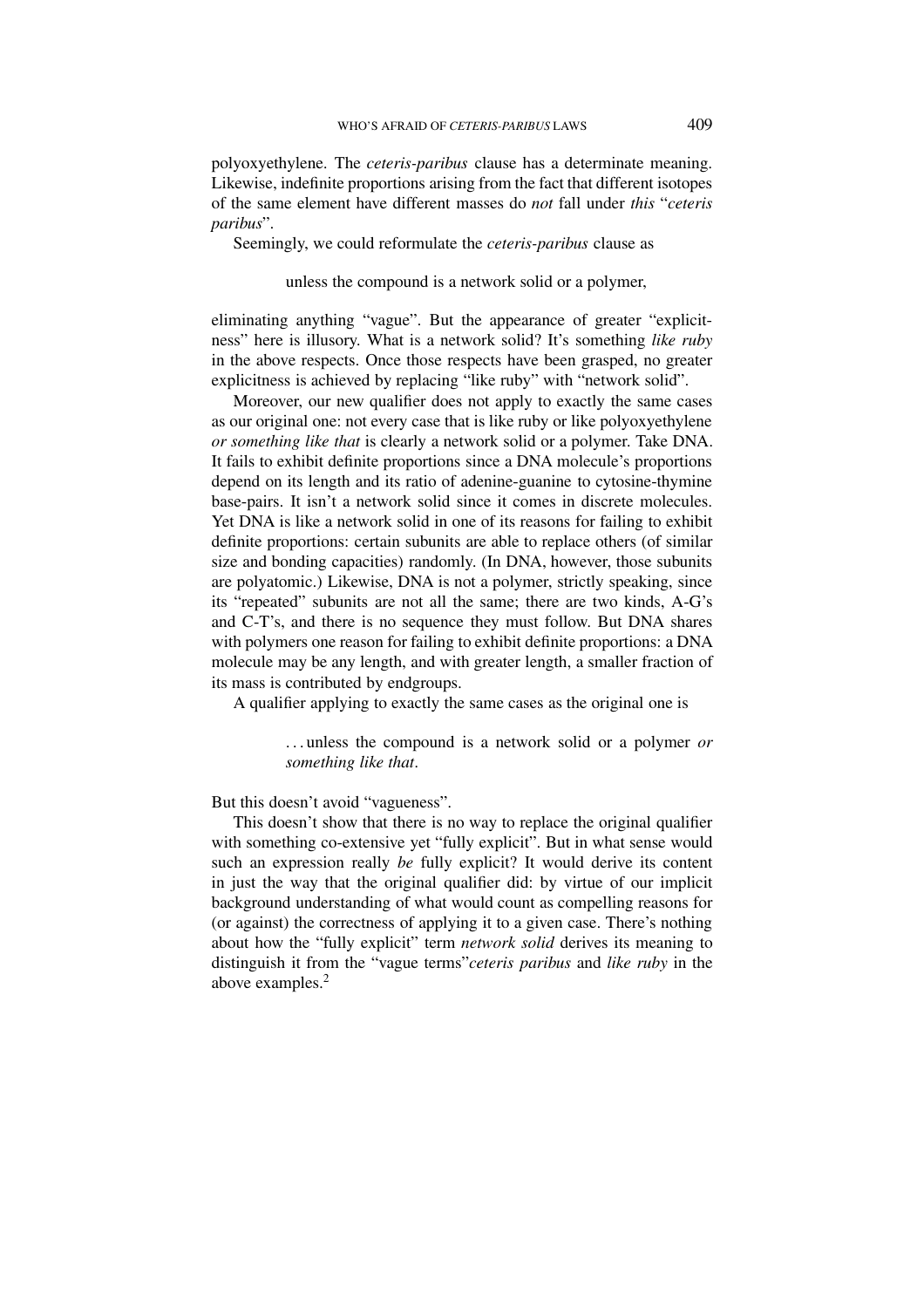Earman and Roberts (1999) worry that if "in advance of testing" there is no statement of "what the content of a law is, without recourse to vague escape clauses", then there is no way to "guarantee that the tests are honest" because "the scientific community as a whole" could "capriciously and tacitly change what counts as an 'interfering factor' in order to accommodate the new data as they come in" (p. 451). But how does a claim *without* a "vague" *ceteris-paribus* clause supply the "guarantee" that Earman and Roberts crave? Even if the hypothesis is "explicit", there is never a *guarantee* that the scientific community will exercise good faith rather than tacitly re-interpret its hypothesis (and whatever statements of its meaning were issued in advance of testing it). $3$  Suppose scientists originally make the definite proportions hypothesis "explicit" with the qualification

. . . unless the compound is a network solid or a polymer.

They then encounter DNA. There is nothing to *guarantee* that they won't unanimously, but incorrectly, say that DNA qualifies as a polymer in precisely the original sense.<sup>4</sup>

However, scientists *could* offer compelling reasons against the correctness of so classifying DNA: all of the canonical "polymers" so qualify because they involve many repeated (i.e., identical) small units, whereas DNA does not. This is *explicit enough* to resolve this case. The same kind of reasoning is available to determine a "vague" *ceteris-paribus* clause's applicability to a novel case. These examples are thereby distinguished from the twaddle that Earman and Roberts fear *ceteris-paribus* laws are in "danger" of becoming. For instance, suppose Jones says, "I can run a fourminute mile, *ceteris paribus*". He tries and fails. Were there no background for understanding the *ceteris-paribus* clause, there would be no basis for Jones to argue that it included "except on a muddy track". Suppose that Jones cashes out the qualifier as

> . . . except on a muddy track, or when I have hurt my leg, or something like that.

Again he tries and fails to run a four-minute mile, and this time, the track is in good condition and he is healthy. Suppose Jones alleges that the race's having been held on the third Sunday in March is relevantly like the listed disturbing factors. Clearly, Jones now ascribes no determinate meaning to the qualifier.

Even when a given interpretation of a *ceteris-paribus* clause – such as "unless it involves many repeated (i.e., identical) small units" – is explicit enough for certain agents to determine the clause's applicability to one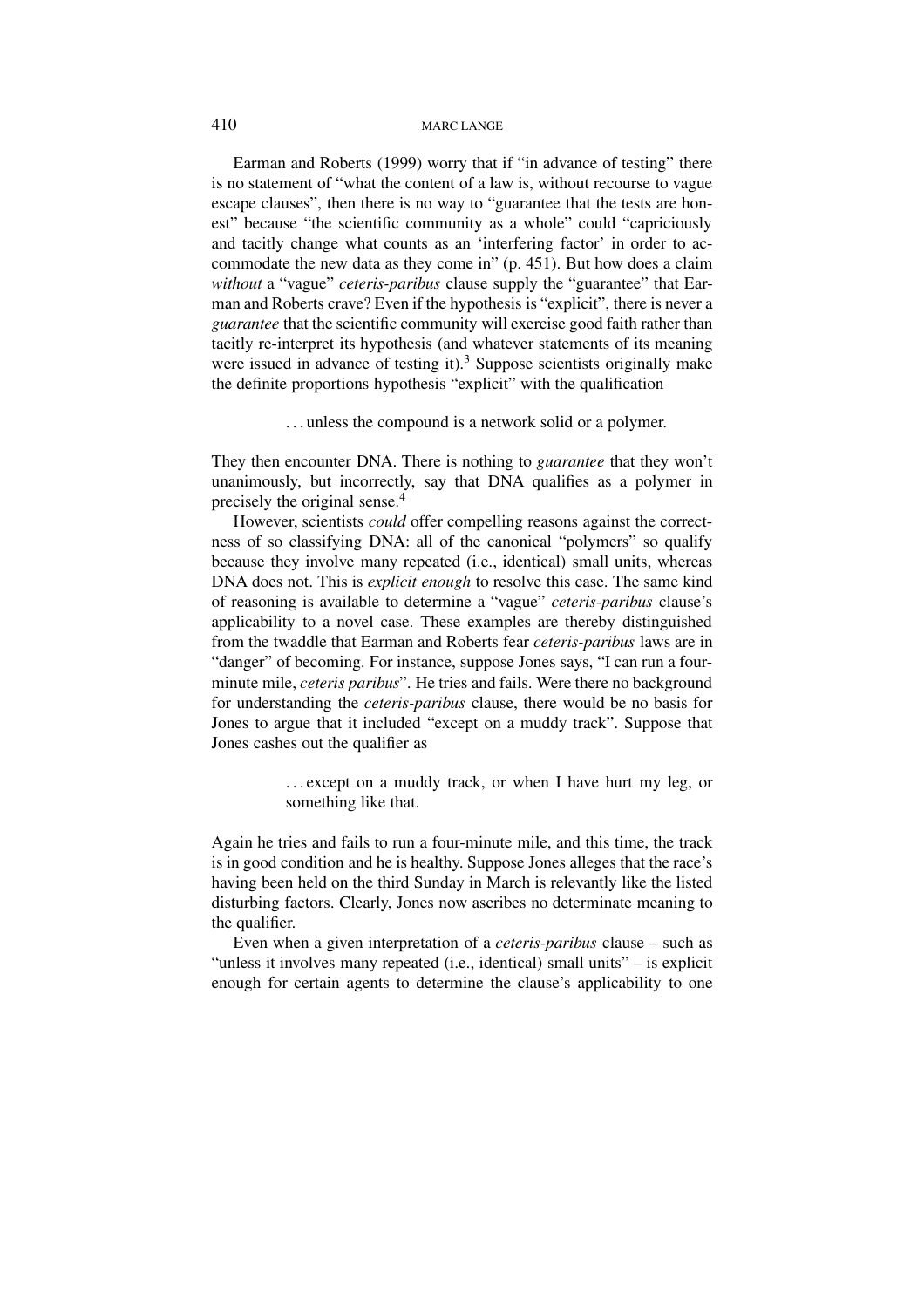case, it may not be explicit enough for them to determine the clause's applicability to some other case. The ideas behind "identical" or "small" may require cashing out. This process will continue indefinitely as necessary, on a case-by-case basis. That should be considered "business as usual" rather than symptomatic of a poisonous vagueness.<sup>5</sup> Only the supposition that a "fully explicit", Platonic version of the definite proportions hypothesis exists would lead one to characterize such a *ceteris-paribus* clause as "lazy" (Earman and Roberts 1999, p. 461).<sup>6</sup>

2.

So *ceteris-paribus* clauses are nothing to worry about. But why should we love them?

One important lesson they teach us is that a law need not be associated straightforwardly with a regularity. It may be associated only with an inference rule that is 'reliable' – i.e., that leads to conclusions close enough to the truth for the intended purposes. To discover the law that all *F*'s are *G*, *ceteris paribus*, scientists obviously must understand what factors qualify as 'disturbing'. But they needn't identify *all* of the factors that can keep an *F* from being *G*. They needn't know of factors that, when present, cause only negligible deviations from strict *G*-hood, or factors that, although capable of causing great departures from *G*-hood, arise with negligible frequency in the range of cases with which the scientists are concerned. Scientists need know only the factors that are non-negligible for the law's intended purposes: influences that arise sufficiently often, and can cause sufficiently great deviations from *G*-hood, that a policy of inferring *F*'s to be *G*, regardless of whether they are under those influences, would not be good enough for the relevant purposes. Factors that may cause an *F* to depart from *G*-hood, but are negligible for the law's intended purposes, need not count as 'disturbing factors'. Hence, though it is a law that all *F*'s are *G*, *ceteris paribus*, it is not true that all *F*'s in the absence of disturbing factors are *G*.

When Boyle's law was discovered, for example, scientists must have understood its *ceteris-paribus* clause. But they did not know all of the factors that can cause gases to deviate from  $PV = k$ . They had not yet justified the kinetic-molecular theory of gases. They did not know that the forces exerted by gas molecules upon each other, the molecules' sizes, their adhesion to the container walls, the container's shape, and a host of other petty influences cause departures from  $PV = k$ . So in discovering that  $PV = k$ , *ceteris paribus*, scientists couldn't have discovered that  $PV = k$  holds when the gas is 'ideal' in the above respects. Rather,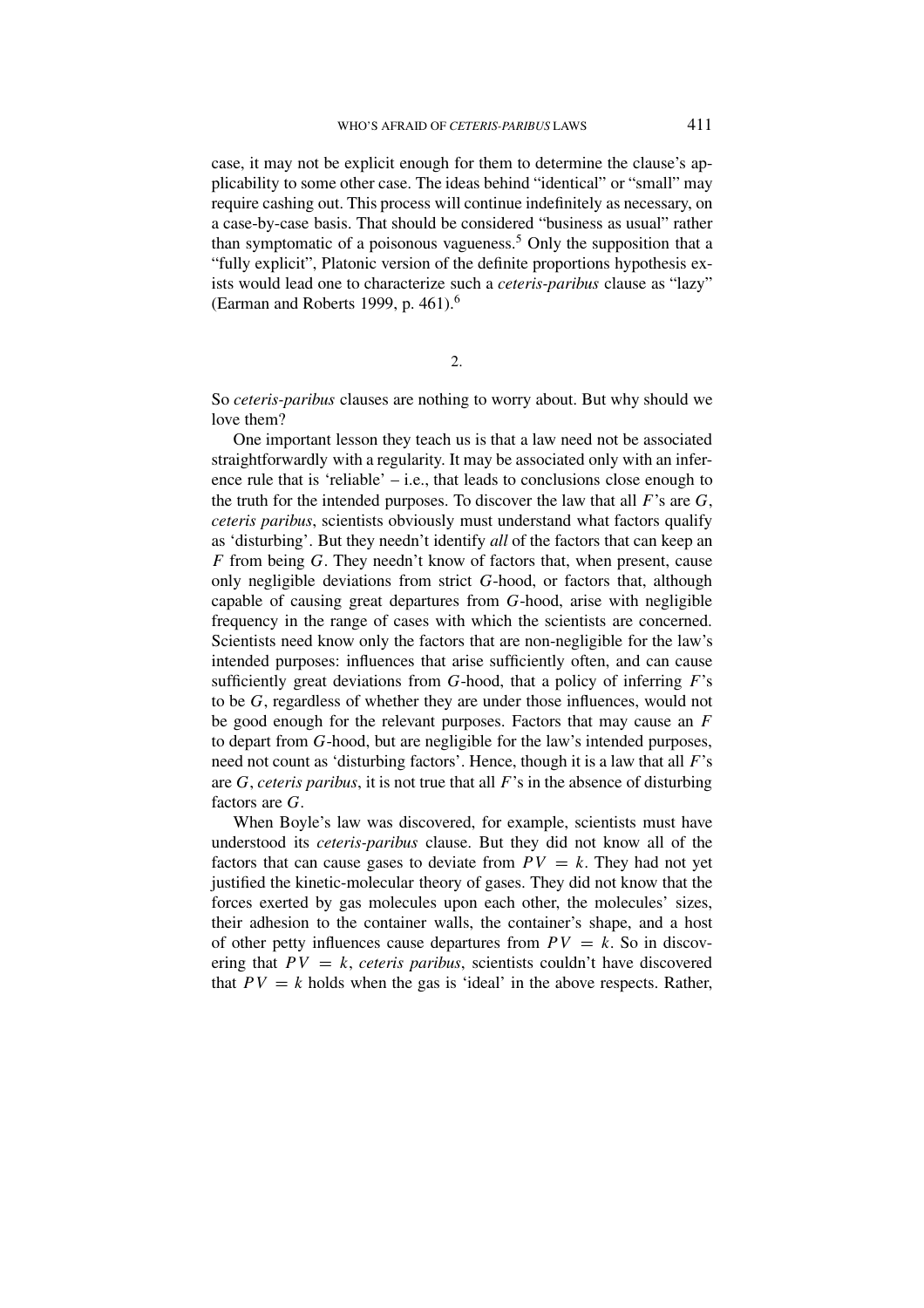the *ceteris-paribus* clause in Boyle's law covers the 'disturbing influences' recognized by scientists when discovering the law. It restricts the law's scope to relatively low pressures, high temperatures, and purposes tolerant of some inaccuracy. So qualified,  $PV = k$  is good enough – *reliable*.<sup>7</sup> It "holds true for the 'permanent' gases under the experimental conditions usually employed in the common laboratory courses in physics, within the precision available in such experiments" (Loeb 1934, p. 140).

The *ceteris-paribus* clause has a pragmatic dimension, restricting the law's application to certain purposes. The *F*'s aren't all (*ceteris paribus*) *G*. In both of these respects, *ceteris-paribus* laws aren't associated with regularities in the straightforward manner demanded by regularity analyses of law *and* analyses of laws as relations among universals.

This viewpoint is not new. Mill wrote:

It may happen that the greater causes, those on which the principal part of the phenomena depends, are within the reach of observation and measurement .... But inasmuch as other, perhaps many other causes, separately insignificant in their effects, co-operate or conflict in many or in all cases with those greater causes, the effect, accordingly, presents more or less of aberration from what would be produced by the greater causes alone . . . . It is thus, for example, with the theory of the tides. No one doubts that Tidology . . . is really a science. As much of the phenomena as depends on the attraction of the sun and moon . . . may be foretold with certainty; and the far greater part of the phenomena depends on these causes. But circumstances of a local or casual nature, such as the configuration of the bottom of the ocean, the degree of confinement from shores, the direction of the wind, &c., influence in many or in all places the height and time of the tide .... General laws may be laid down respecting the tides; predictions may be founded on those laws, and the result will in the main ... correspond to the predictions. And this is, or ought to be meant by those who speak of sciences which are not *exact* sciences. (1961, 6.3.1, pp. 552–553)

One might cavil at honoring these *ceteris-paribus* generalizations with the exalted title "natural laws". (Mill (1961, 6.3.2, p. 554) said they "amount only to the lowest kind of empirical laws".) I could just shrug: what's in a name? But it would be better to clarify the reasons for regarding these *ceteris-paribus* generalizations as full-fledged laws. We must tackle the venerable question deferred at the outset: How do laws differ from accidents?

Focus not on some dubious metaphysical picture of what laws have got to *be* to deserve the honor, but rather on what laws *do* in science. The received wisdom identifies several functions distinctively performed by laws, including supporting counterfactuals, grounding explanations, and being inductively projected from observed instances. Alas, none of these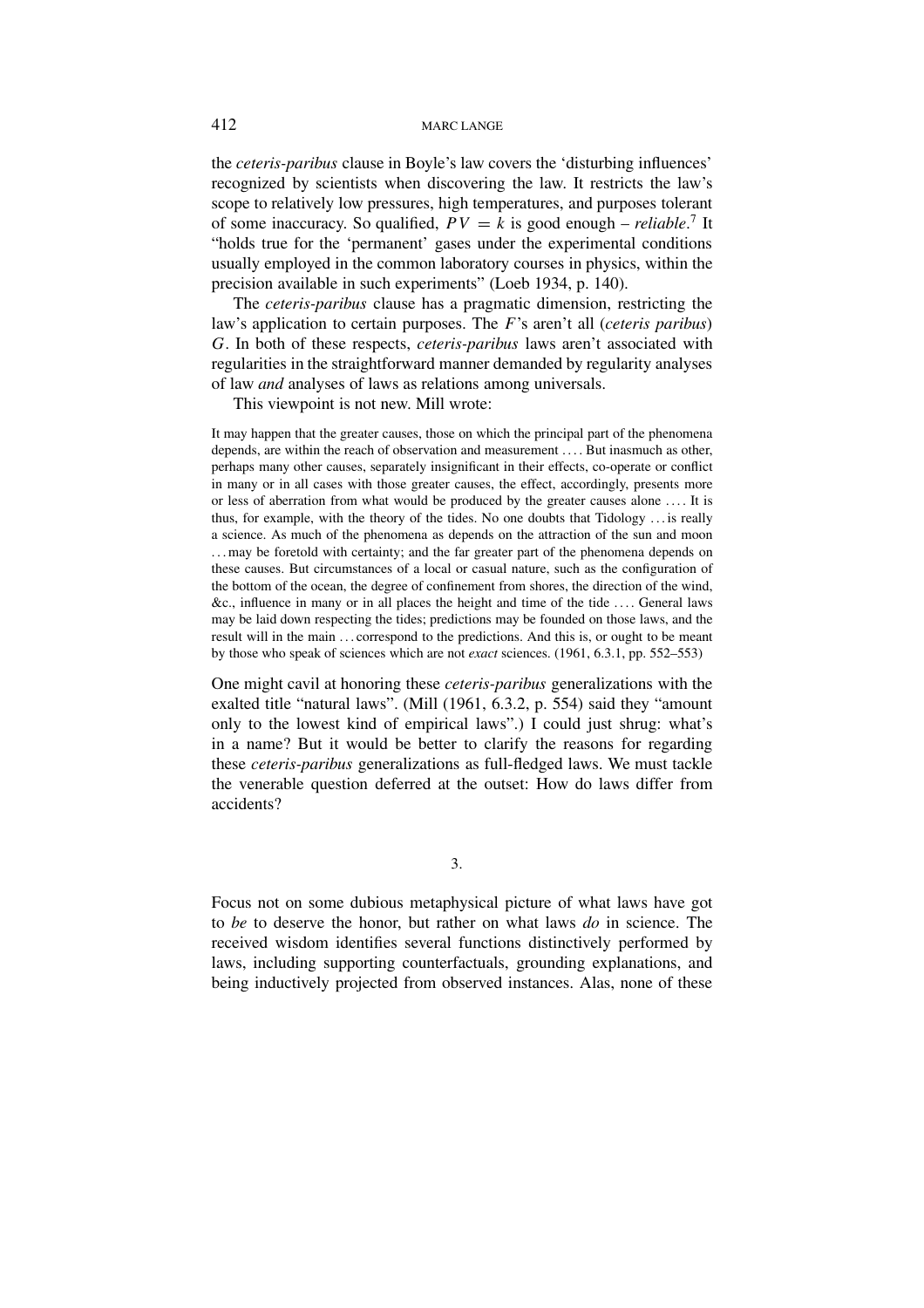well-worn slogans suffices to pick out a role that no accident can play. Nevertheless, there is presumably some kernel of truth in these slogans, and they suggest that some *ceteris-paribus* generalizations can perform the roles characteristic of laws.<sup>8</sup> In a suitable context, Boyle's law supports the counterfactual, "Had the gas's pressure been half, its volume would have been double". The predictive accuracy of Boyle's law was confirmed by instances. We can use Boyle's law to explain why a certain gas's volume halved: we doubled the pressure on it.<sup>9</sup>

Let's get more specific about one of these roles. Laws supply reliable information on what the world would have been like had *p* been the case, for any counterfactual supposition *p* that is 'physically possible', i.e., logically consistent with every logical consequence of the laws.<sup>10</sup> In other words:

> *Nomic Preservation (NP)*: The laws would have been no different had *p* obtained, for any *p* logically consistent with every physical necessity.

For example, had I missed my bus this morning, the natural laws would have been no different: I would have been unable to get to my destination by making a wish and clicking my heels. Routinely, the laws are used to extrapolate what would have resulted from different initial conditions.

Counterfactual suppositions are often entertained in 'non-backtracking' contexts: in the closest *p*-worlds, the course of events remains just as it actually was until about the moment with which *p* is concerned, at which point history embarks on a different course (one that includes *p*). However, this change of course is disallowed by the actual laws if they are deterministic. (Let's suppose they are; this should make no difference to the laws' logical relation to counterfactuals.) Accordingly, David Lewis says that a small "miracle" (a violation of the actual laws) occurs in the closest *p*-world to make room for *p* to hold. But if laws must correspond to exceptionless regularities, then this "miracle" runs counter to *NP*. Lewis therefore rejects *NP*. But I cannot countenance "Had I missed my bus this morning, the laws of nature would have been different"!

Elsewhere (Lange 2000, pp. 73–76), I have examined various options for reconciling *NP* with the demands of non-backtracking, I've argued that the correct option is to reject the assumption that every law of a given possible world corresponds to an exceptionless regularity there. Rather, "All *F*'s are *G*" can have exceptions in the closest *p*-world and still express a law there, so long as these violations fail to undermine the law's *reliability*. In the *p*-worlds that are optimally close in a non-backtracking context (where *p* is 'physically possible': consistent with the reliability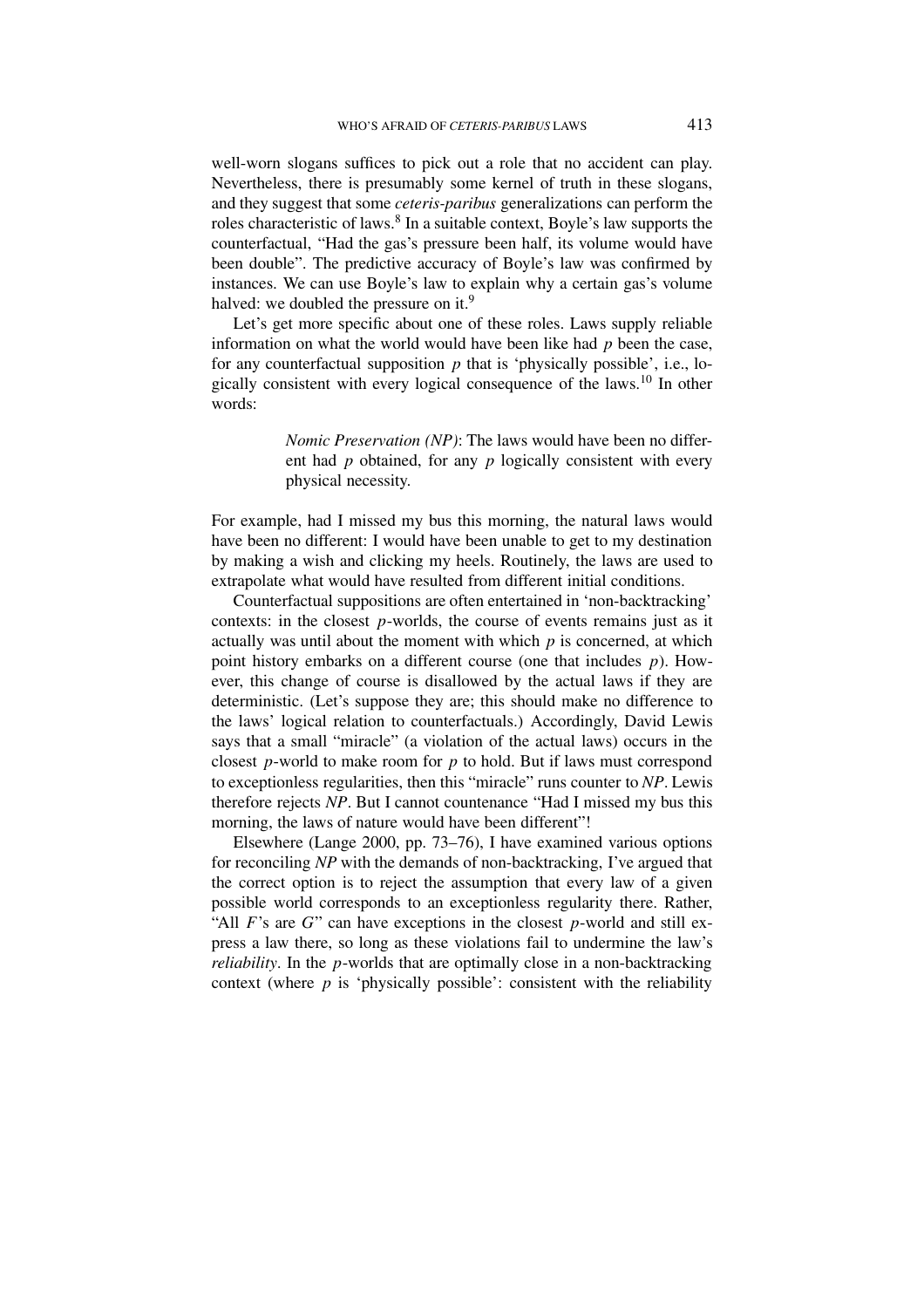of the actual laws), any violation of an actual law remains 'offstage': the departure from "All *F*'s are *G*" is *negligible* because it occurs *before* the period of interest in the possible world's history. In a non-backtracking context, we don't care how *p* managed to come about, only what difference *p* would have made to subsequent events. For instance, in asking what the Earth would have been like today were there no moon (e.g., how the tides would have been different), we are not to consider how this moon-less state of affairs could have come about (e.g., whether the Earth would have been left with a stifling Venusian atmosphere had its  $CO<sub>2</sub>$  not been blown away in the cataclysmic impact creating the Moon).

This argument doesn't exploit the alleged peculiarities of *ceterisparibus* clauses or special sciences. Even if there is a stratum of fundamental laws of physics corresponding to exceptionless regularities in the actual world, there must be an offstage exception to these laws in the closest *p*-world, although the laws are no different there. Such a law *m* is still *reliable* in the closest *p*-world (since any departure from it is offstage, in a non-backtracking context), and so "had *p* held, then *m* would have held" is close enough to the truth for the relevant purposes. This argument should lessen any urge we may feel to dig in our heels and say (in reply to the argument in Section 2) that since certain *F*'s experiencing no 'disturbing factors' are nevertheless not *G*, it cannot be a law that all *F*'s are *G*, *ceteris paribus*. The exceptions, like the offstage miracles, may be negligible for the intended purposes.

Let's turn this point around. In revealing that a law need not be true so long as it is reliable, *ceteris-paribus* laws point us toward the solution to a puzzle about all laws, even those without *ceteris-paribus* qualifiers: How do the actual laws remain laws under counterfactual suppositions considered in non-backtracking contexts? That's one reason I love *ceteris-paribus* laws.

4.

The best way to see that certain *ceteris-paribus* generalizations should be considered "laws" is by getting clearer on the laws' distinctive scientific roles and then observing that certain *ceteris-paribus* generalizations play those roles, especially in sciences like Mill's "Tidology". Let's pursue this strategy in connection with laws' capacity to support counterfactuals.

Is the range of counterfactual suppositions under which an accident would still have held *narrower* than the range under which a law would still have held? No. Suppose a large number of electrical wires, all made of copper, have been laid out on a table. Had copper been electrically insu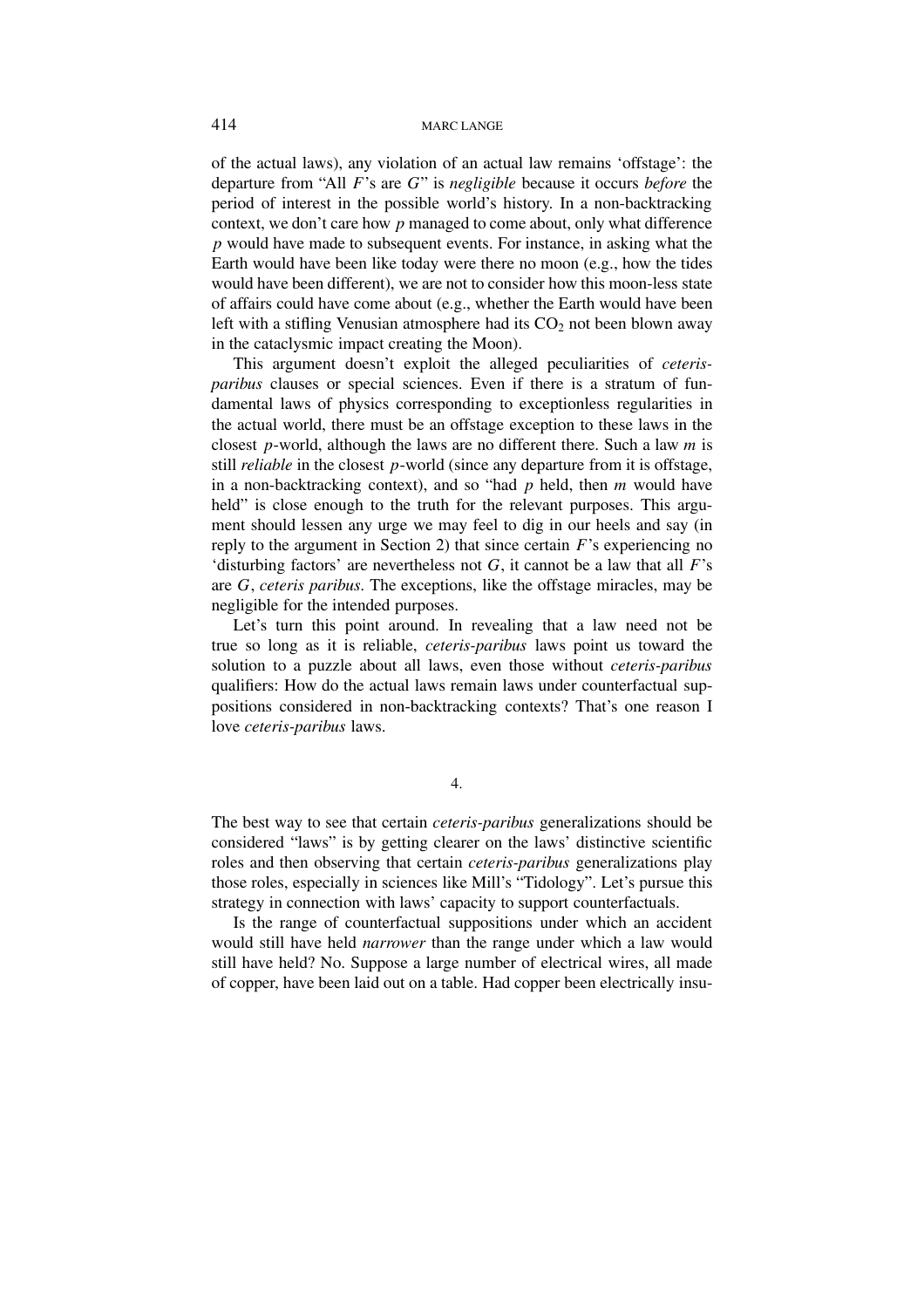lating, then the wires on the table would have been useless for conducting electricity. Look what just happened: the law that all copper is electrically conductive obviously wouldn't still have held had copper been electrically insulating. But (in the envisioned conversational context) this counterfactual supposition fails to undermine the accident that all of the wires on the table are made of copper. So the range of counterfactual suppositions under which an accident is preserved can in some respects extend beyond the range under which a law is preserved.

Seemingly, then, there is no sharp distinction between laws and accidents in their power to support counterfactuals: some accidents are more fragile, other more resilient under certain sorts of counterfactual suppositions, and while laws are quite resilient, there is no sense in which they are more resilient than accidents. However, I think that adherents to this increasingly popular view are giving up too easily. A sharp distinction *can* be drawn here between physical necessities and accidents.

To begin with, many philosophers have endorsed something along the lines of *NP*: that the laws would still have held under any counterfactual supposition logically consistent with the laws. No accident is always preserved under all of these suppositions. But *NP* doesn't justify attributing to the physical necessities especially great counterfactual-supporting powers. That's because the *range* of counterfactual suppositions under consideration in *NP* has been designed expressly to suit the physical necessities. Suppose again that it is an accident that all of the wires on the table are copper. This accident's negation is physically possible, and so the accident is obviously not preserved under all physically possible suppositions. So it is *trivial* that no accident's range of invariance includes every counterfactual supposition logically consistent with the physical necessities.

What if we allow a set containing accidents to pick out a range of counterfactual suppositions especially convenient to itself: those suppositions logically consistent with every member of that set? Take a logically closed set of truths that includes the accident that all of the wires on the table are copper but omits the accident that all of the pears on my tree are ripe. Here's a counterfactual supposition consistent with every member of this set: had either some wire on the table *not* been made of copper or some pear on the tree *not* been ripe. What would the world then have been like? It is not the case (in many conversational contexts) that the generalization about the wires would still have held. (Indeed, in many contexts, it is the case for neither generalization that it would still have held.)

The same sort of argument could presumably be made regarding any logically closed set of truths that includes *some* accidents but not *all* of them. Given the opportunity to pick out the range of counterfactual suppositions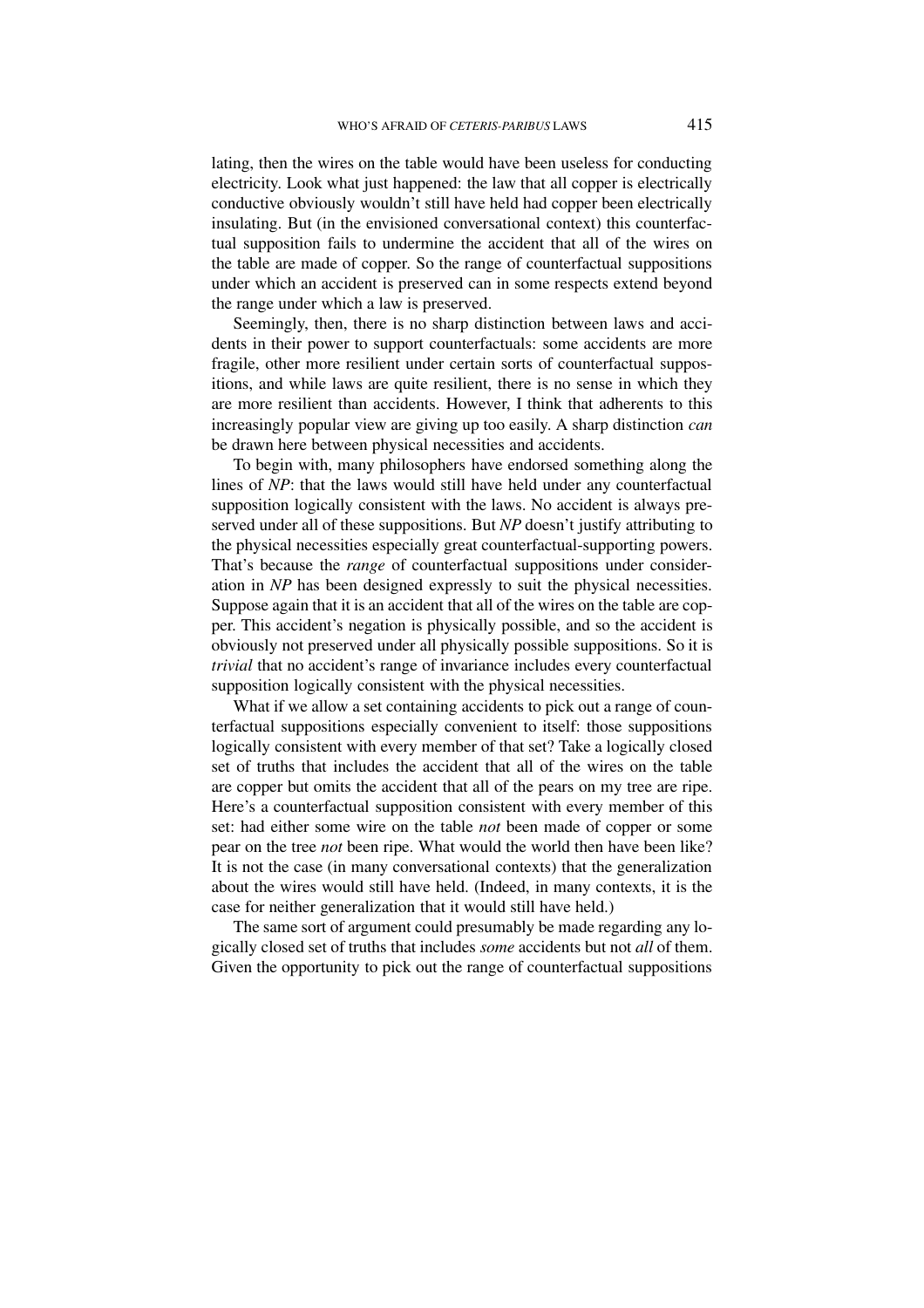convenient to itself, the set nevertheless isn't resilient under all of those suppositions. Trivially, every member of the set of *all* truths would still have held under any counterfactual supposition logically consistent with all of them, since *no* counterfactual supposition is so consistent.

Here, then, is my preliminary suggestion for the laws' distinctive relation to counterfactuals. Take a logically closed set of truths. (Truths – so as yet, I have left no room for *ceteris-paribus* laws. Stay tuned.) Take the counterfactual suppositions *p* that are logically consistent with every member of the set. Call the set *stable* exactly when for every member *m* of the set, *m* is reliable in the closest *p*-world(s): any departure there from *m* is negligible for the purposes for which this counterfactual world is being discussed (as I explained in connection with non-backtracking contexts, for example). So "had *p* held, then *m* would have held" is correct.

According to *NP*, the set of all physical necessities is stable. As I just argued, no set containing an accident is stable, except for the set of all truths, which is trivially so. What makes the physical necessities special is that *taken as a set*, they are resilient under as broad a range of counterfactual suppositions as they *could* logically possibly be: *all* of the physical necessities would still have held under *every* counterfactual supposition under which they *could all* still have held. No set containing an accidental truth can make that boast non-trivially (Lange 1999, 2000).

The logical necessities and the set of all truths are trivially stable. The set of physical necessities is stable non-trivially. Because it is as resilient as it could be, there is a sense of necessity corresponding to it. No sense of necessity corresponds to an accident, even one that would still have held under many counterfactual suppositions. The notion of 'stability' gives us a way out of the circle that results from specifying the physical necessities as the truths that would still have held under certain counterfactual suppositions: those consistent with the physical necessities.

How should this framework be applied to an "inexact science" like Mill's Tidology? What would it take for there to be laws of some such science – *ceteris-paribus* laws reflecting only "the greater causes"? We need to add two ingredients to our framework. First, we must permit a stable set to include not only truths, but also 'reliables' such as Boyle's law (for certain purposes).<sup>11</sup> Second, we must recognize that an inexact science's concerns are limited. A set is stable *for the purposes of a given inexact science* if and only if it is invariant under every counterfactual supposition of interest to the science and consistent with the set.

Take island biogeography, for example, which deals with the abundance, distribution, and evolution of species living on separated patches of habitat. It has been suggested that *ceteris paribus*, the equilibrium number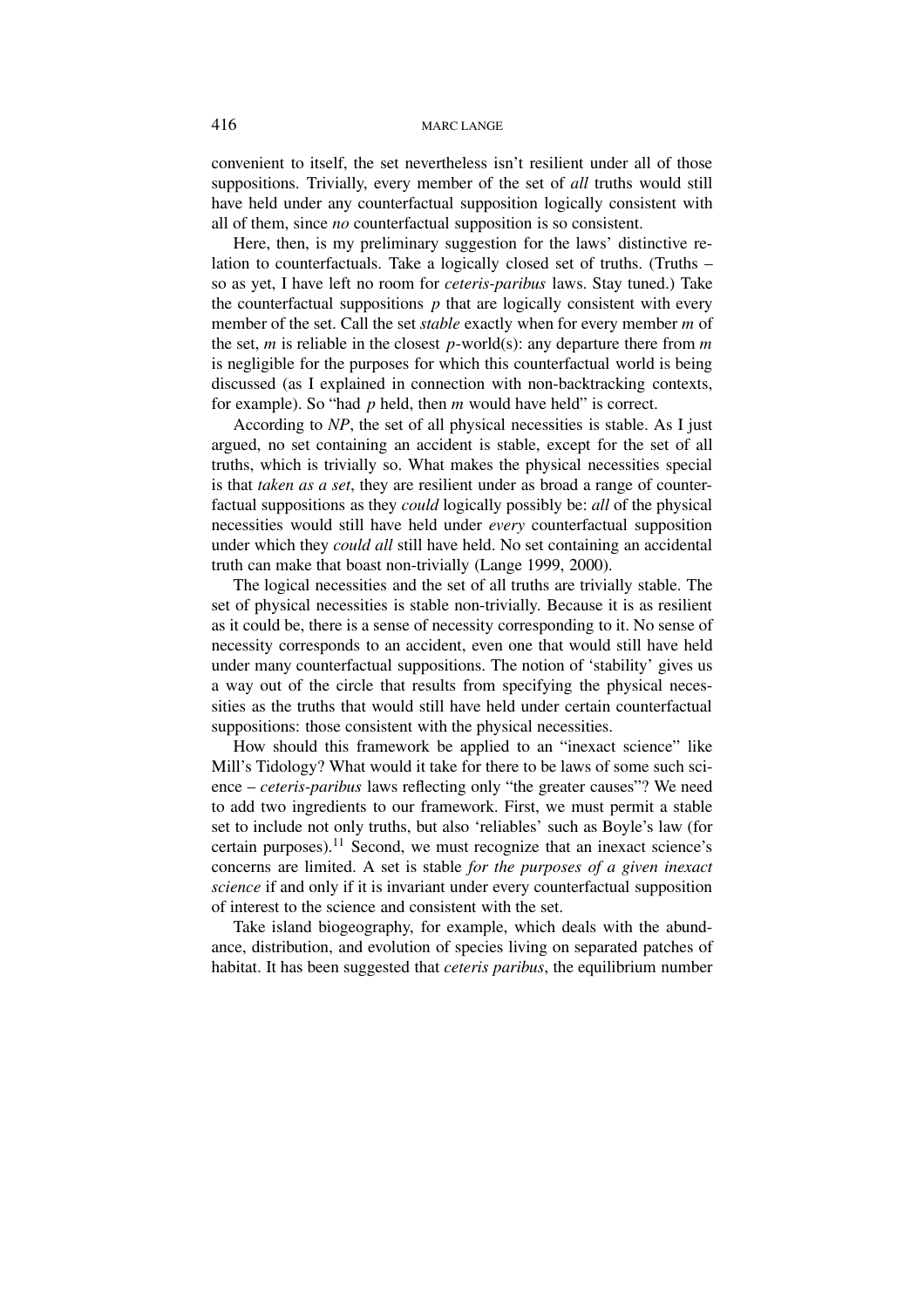*S* of species of a given taxonomic group on an 'island' (as far as creatures of that group are concerned) increases exponentially with the island's area *A*:  $S = cA^z$ . The (positive-valued) constants *c* and *z* are specific to the taxonomic group and island group – Indonesian land birds or Antillean beetles. One theory (the "equilibrium theory of island biogeography" developed by Robert MacArthur and E. O. Wilson) purporting to explain this "area law" is roughly that a larger island tends to have larger available habitats for its species, so it can support larger populations of them, making chance extinctions less likely. Larger islands also present larger targets for stray creatures. Therefore, larger islands have larger immigration rates and lower extinction rates, and so tend to equilibrate at higher biodiversity. Nevertheless, a smaller island nearer the 'mainland' may have greater biodiversity than a larger island farther away. This factor is covered by the "*ceteris paribus*" qualifier to the "area law". Likewise, a smaller island with greater habitat heterogeneity may support greater biodiversity than a larger, more homogeneous island. This factor is also covered by "*ceteris paribus*". And there are others. Nevertheless, to discover the "area law", ecologists did not need to identify *every* factor that may cause deviations from  $S = cA^z$ , only the "greater causes". Like Boyle's law, the area law is intended to yield predictions good enough for certain sorts of applications, theoretical and practical, from planning nature reserves to serving as the first step in constructing divers ecological models.

Assume (for the sake of argument) that the "area law" is indeed accurate enough for these purposes (Figure 1). What must its range of invariance be for it to count as a law of island biogeography? There are counterfactual suppositions under which the fundamental laws of physics would still have held, but under which the "area law" is not preserved. For example, had Earth lacked a magnetic field, then cosmic rays would have bombarded all latitudes, which might well have prevented life from arising, in which case *S* would have been zero irrespective of *A*. Here's another counterfactual supposition: Had evolutionary history proceeded differently so that many species developed with the sorts of flight, orientation, and navigation capacities possessed by actual airplanes. (This supposition, albeit rather outlandish, is nevertheless consistent with the fundamental laws of physics since airplanes exist.) Under this supposition, the "area law" might not still have held, since an island's size as a target for stray creatures might then have made little difference to its immigration rate.<sup>12</sup> (Creatures without the elaborate organs could have hitched rides on those so equipped.)

Unlike the fundamental laws of physics, generalizations from inexact sciences aren't preserved under every counterfactual supposition consistent with the fundamental laws of physics. Accordingly, it has sometimes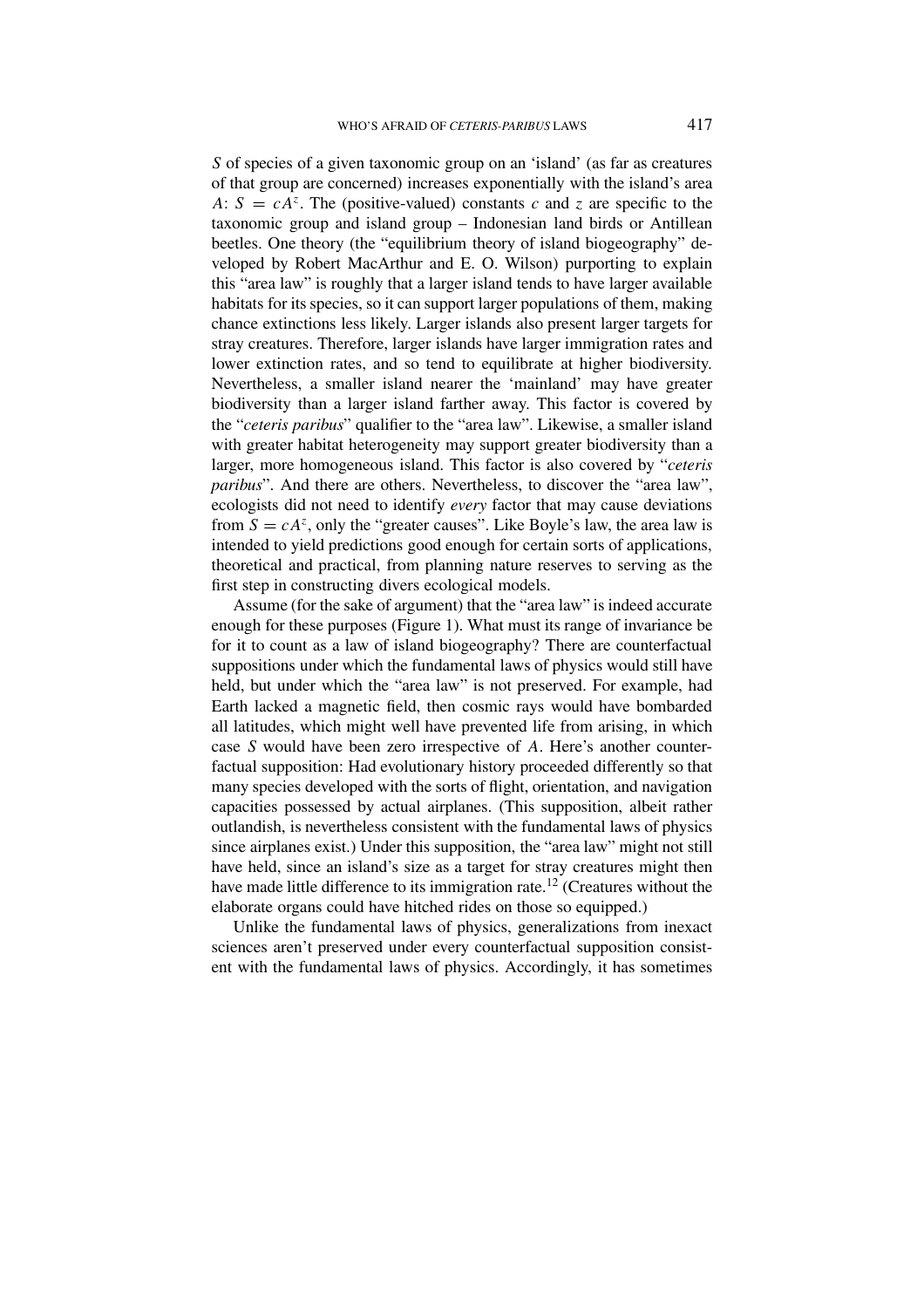

*Figure 1.* The area (in square miles) of various islands in the West Indies is depicted on the *x*-axis. The number of amphibian and reptilian species on each island is depicted on the *y*-axis (MacArthur 1972, p. 104).

been concluded that generalizations from inexact sciences fail to qualify as natural laws. But this argument presupposes that a law *of* (say) *island biogeography* would have to withstand the very same range of counterfactual perturbations as a fundamental law of physics. In an argument against the possibility of laws in sciences other than fundamental physics, this presuppositions amounts to begging the question.

The area law is not prevented from qualifying as an islandbiogeographical law – from belonging to a set that is stable for the purposes of island biogeography – by its failure to be preserved under the two counterfactual suppositions I just mentioned, although each is consistent with the fundamental laws of physics. The supposition concerning Earth's magnetic field falls outside of island biogeography's range of interests. It twiddles with a parameter that island biogeography takes no notice of or, at least, does not take as a variable. Of course, biogeographers draw on geology, especially paleoclimatology and plate techtonics. Magnetic reversals are crucial evidence for continental drift. But this does not demand that biogeography be concerned with how species would have been distributed had Earth's basic physical constitution been different. Biogeographers are interested in how species would have been distributed had (say) Gonwanaland not broken up, and in how Montserrat's biodiversity would have been affected had the island been (say) half as large. On the other hand, biogeography is not responsible for determining how species would have been distributed had Earth failed to have had the Moon knocked out of it by a cataclysm early in its history. Biogeographers do not need to be geophysicists.

The counterfactual supposition positing many species capable of covering long distances over unfamiliar terrain nearly as safely as short ones over familiar territory is logically inconsistent with other generalizations that would join the "area law" in forming a set stable for the purposes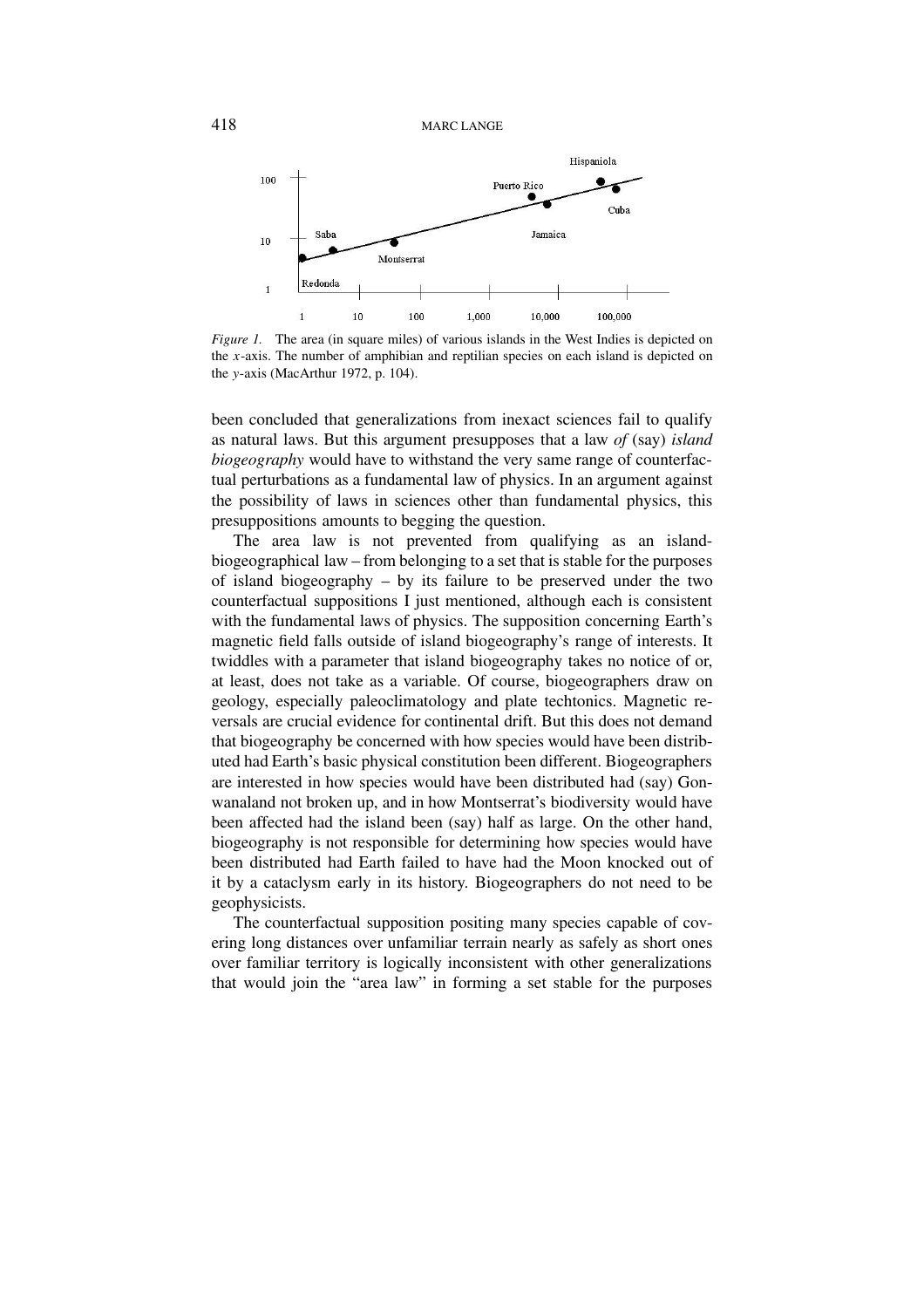of island biogeography. For example, the "distance law" says that *ceteris paribus*, islands farther from the mainland equilibrate at lower biodiversity levels. Underlying both the area and distance laws are various constraints: that creatures travel along continuous paths, that the difficulty of crossing a gap increases smoothly with its size (*ceteris paribus*), that creatures (apart from human beings) lack the organs, technology, culture, and background knowledge to make orientation and navigation virtually flawless, and so forth. These constraints must join the area and distance laws in the set stable for island-biogeographical purposes.<sup>13</sup>

The area law's *ceteris-paribus* clause does not need to rule out exceptions to these constraints. Although it isn't the case that the area law would still have held, had these constraints been violated, the area law's range of invariance may suffice for it to qualify as a law of island biogeography because *other* island-biogeographical laws, expressing these constraints, make violations of these constraints physically impossible (as far as island biogeography is concerned). Here's an analogy. Take the Lorentz force law: In magnetic field *B*, a point body with electric charge *q* and velocity *v* feels a magnetic force  $F = (q/c)v \times B$ . Presumably, it isn't the case that this law would still have held had bodies been able to be accelerated beyond *c*. But this law requires no proviso limiting its application to cases where bodies fail to be accelerated beyond *c*. That's not because there are actually no superluminal accelerations, since a law must hold not merely of the actual world, but also of certain possible worlds. The proviso is unnecessary because *other* laws of physics deem superluminal acceleration to be physically impossible. Hence, the Lorentz force law can belong to a stable set – can have the range of invariance demanded of a law of physics – without being preserved under counterfactual suppositions positing superluminal accelerations.

There may actually be *no* laws of island biogeography. Perhaps only a case-by-case approach makes approximately accurate predictions regarding island biodiversity. Perhaps there aren't just a few "greater causes", but many significant influences: weather and current patterns, the archipelago's arrangement, the island's shape, differences between island and mainland conditions, the character of mainland species, an island's habitat heterogeneity, different potential source areas and colonization capacities for different species, the presence on the island of competitors with and predators and parasites on potential colonists, and various idiosyncracies (such as the choices made by individual creatures and rare storms promoting immigration of species with low dispersal capacities). It's an open *scientific* question whether there are island-biogeographical laws. I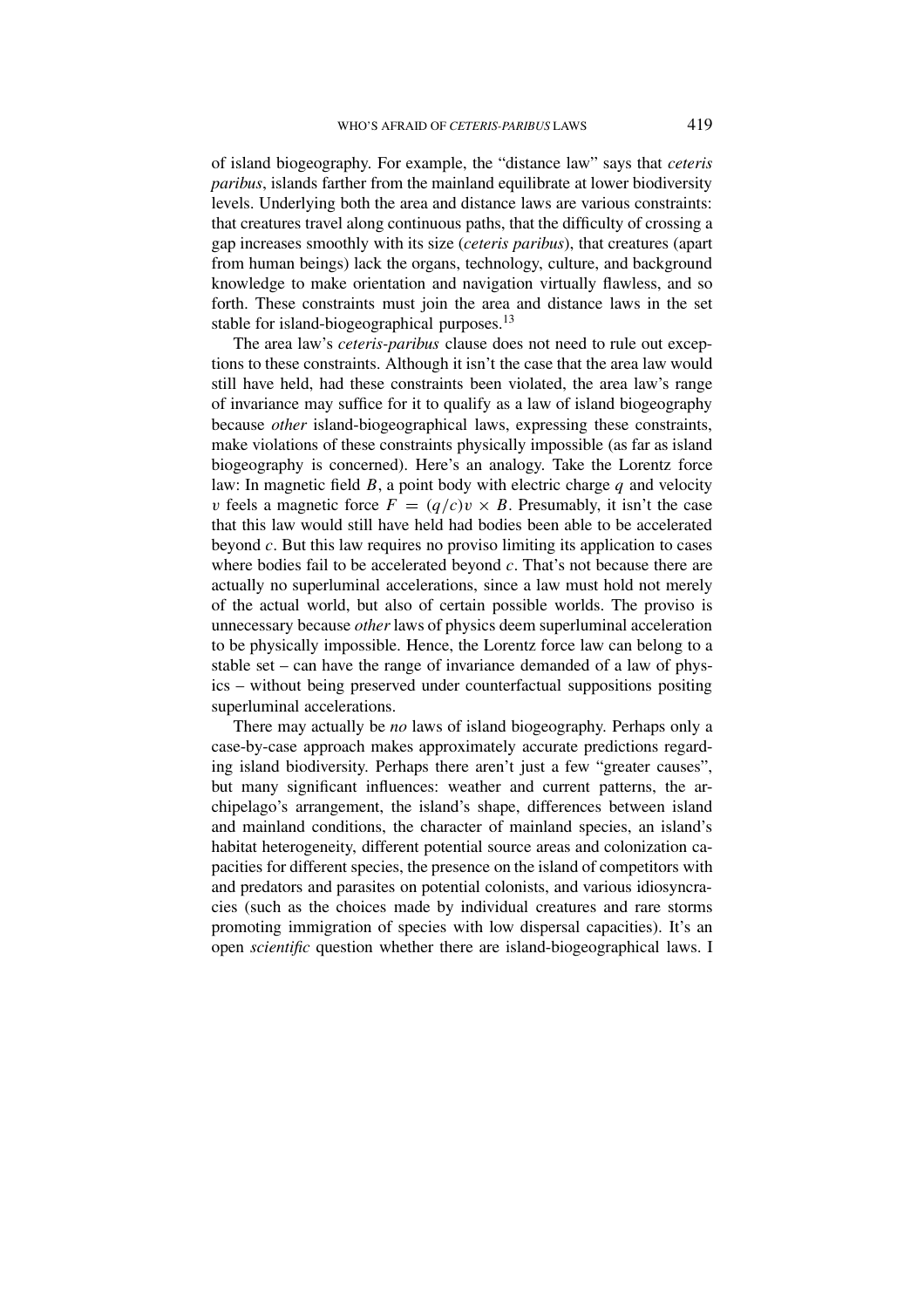want to understand what this issue *is about* – what it would take for such a science to have its own set of (*ceteris-paribus*) laws: to be *autonomous.*

A set stable for island-biogeographical purposes needn't include all of the fundamental laws of physics. The *gross* features of the laws of physics captured by constraints like those I've mentioned, along with the other island-biogeographical laws and the field's interests, may suffice *without the fundamental laws of physics* to limit the relevant range of counterfactual suppositions. For instance, had the geographic ranges of species been originally set and ever since maintained by miraculous Divine intervention, the "area law" might not still have held. But a set doesn't need to include the laws of physics in order to put this counterfactual supposition outside the range over which the set must be invariant in order to qualify as stable for island-biogeographical purposes. This supposition already falls outside that range in virtue of falling outside island-biogeographical concerns, which are limited to the *evolutionary* tendencies of island species. (Likewise for the supposition of deliberate human intervention.)

Similarly, the area law would still have held had there been birds equipped with organs weakening gravity's pull somewhat, assisting in takeoffs. The factors affecting species dispersal would have been unchanged: smaller islands would still have presented smaller targets to off-course birds and so accumulated fewer strays, *ceteris paribus*. The island-biogeographical laws's range of stability may thus in places extend beyond the range of stability of the fundamental laws of physics; the island-biogeographical laws don't reflect every *detail* of the physical laws.

The island-biogeographical laws's necessity derives from their range of stability. But that range is not wholly contained within the fundamental physical laws's range of stability (since it includes some suppositions inconsistent with the physical laws). Consequently, the physical laws's stability is not responsible for the island-biogeographical laws's stability. In other words, the island-biogeographical laws do not inherit their *necessity* from the fundamental laws of physics. The island-biogeographical laws's necessity is not borne by the fundamental physical laws; the range of stability of the island-biogeographical laws extends in some respects beyond (though, in other respects, is more limited than) that of the fundamental physical laws. The approximate *truth* of island-biogeographical laws might follow from the laws of physics and certain accidents of physics. But the *lawhood* of island-biogeographical laws – their stability (for the field's purposes) – cannot so follow. For that stability depends on their remaining reliable under certain counterfactual suppositions violating fundamental physical laws.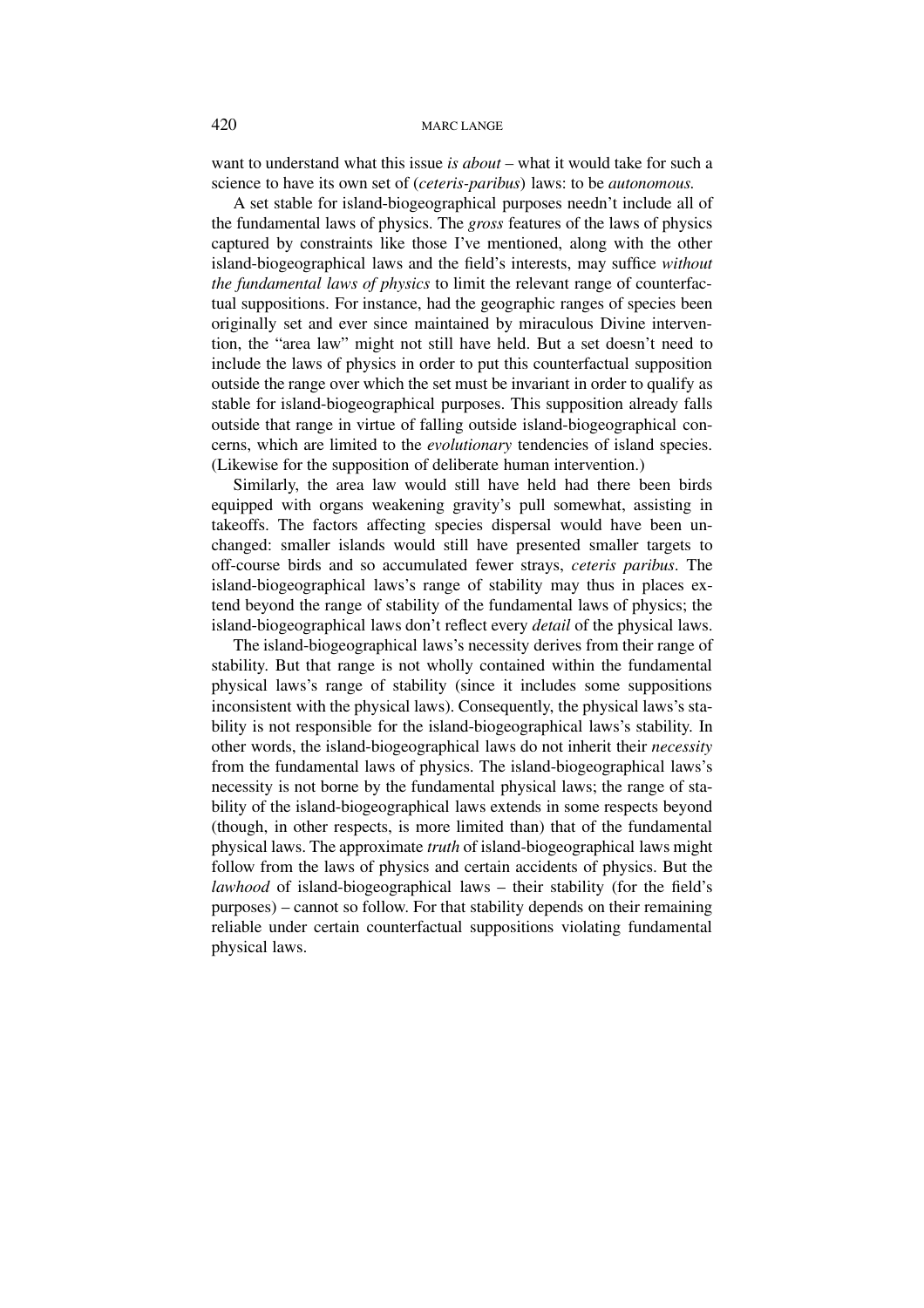Hence, if there turned out to be island-biogeographical laws, island biogeography would have an important kind of autonomy. Because the lawhood of island-biogeographical laws would be irreducible to the lawhood of the fundamental laws of physics (and initial conditions), the nomological explanations supplied by island biogeography (of, for instance, Mauritius's biodiversity) would be irreducible to the explanations of the same phenomena at the level of fundamental physics (Lange 2000, Chap. 8).

That's pretty cool. It's another reason to love *ceteris-paribus* laws.

#### **NOTES**

<sup>1</sup> See Rescher (1970, p. 173).

<sup>2</sup> Of course, 'network solid' has a context-independent meaning whereas different tokens of '*ceteris paribus*' (and 'like ruby') may mean different things depending on the generalizations to which they are attached.

 $3$  Consider the arguments that in December 2000, the Florida Supreme Court changed rather than re-interpreted election laws.

<sup>4</sup> Thus, unreflective unanimity doesn't ensure that '*ceteris paribus*' has determinate meaning, just as Earman and Roberts (1999, p. 451) say.

<sup>5</sup> There may even be disagreement over whether some expression is explicit enough for the relevant agents to be able to give *reasons* for or against its application to various cases. For example, while five U.S. Supreme Court justices held in December 2000 that the 'intent of the voter' standard is not sufficiently explicit for ballot counters, Justice Stevens dissented, contending that it is no less vague than the customary 'beyond a reasonable doubt'.

Wittgenstein's rule-following point, which motivates my argument (Lange 1993, 2000), applies to *any* meaningful remark (descriptive claim, rule, whatever) – contrary to Earman and Roberts (1999, pp. 449–450).

<sup>6</sup> Earman and Roberts distinguish this "lazy" sense from the "improper" sense of the '*ceteris paribus*' allegedly attached to (say) Coulomb's law. They see this law as requiring no qualification because it relates two bodies' charges and separation to the *component* electric forces they exert upon each other (1999, p. 461). Earman and Roberts

do not understand how anything short of a blanket anti-realism can motivate the notion that [a] component of a total impressed force is unreal. . . . [M]odern physical theory from Newton onward gives two reasons to take certain component forces as having real ontological significance: first, the theory gives an account of how the component force arises from the distribution of sources (masses for the gravitational force, charges for the electrical force, etc.); and it promotes a form of explanation in which the total resultant force is obtained as a vector sum of the component forces that are due to sources. (p. 474)

Apparently, they argue that component forces are real because they are causal actors: the local causes of the net acceleration of the body feeling them, the effects ultimately of distant electric charges etc. Presumably, the picture endorsed by Earman and Roberts says that for each real component electric force acting on a body, there is a distant charge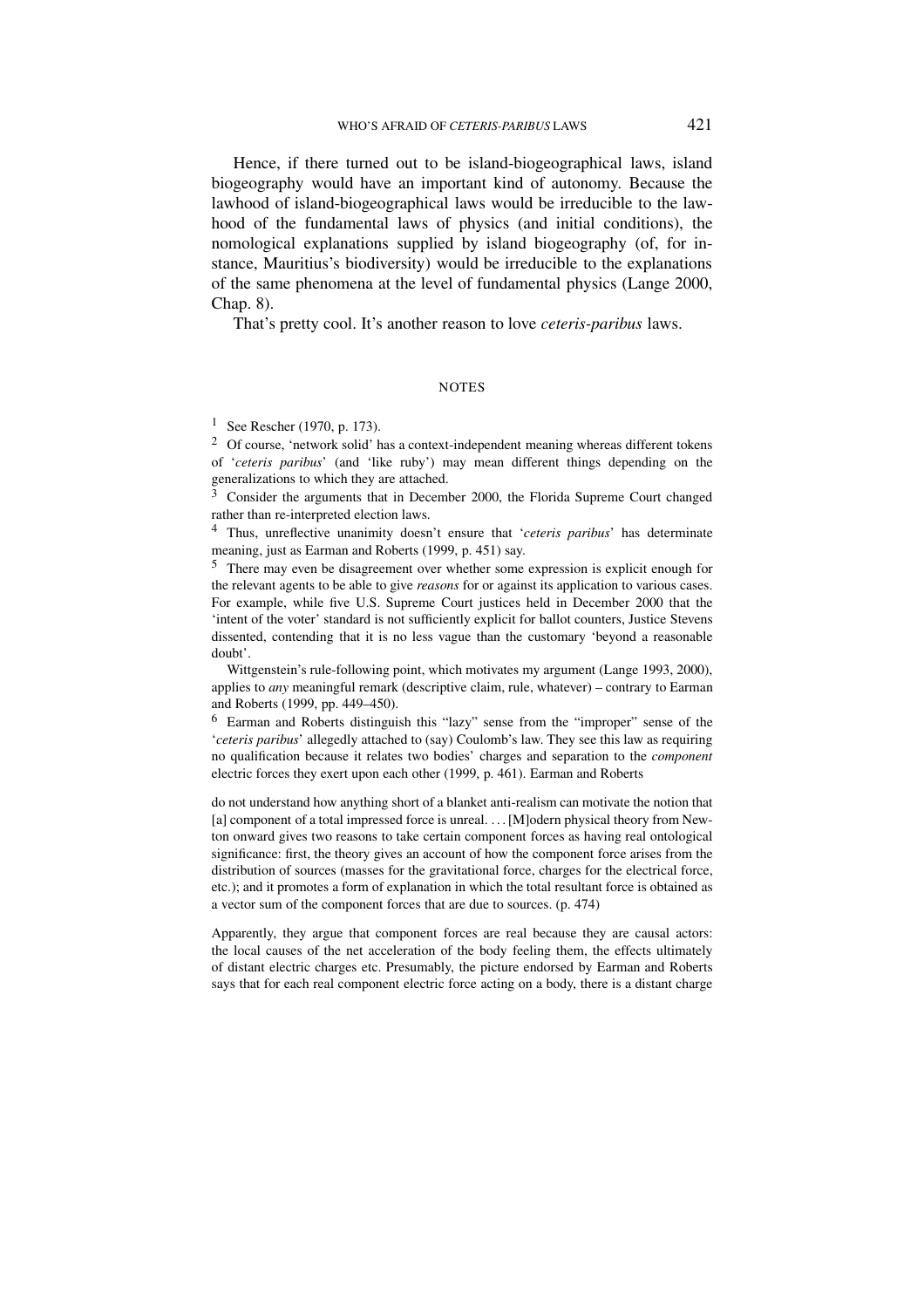whose electric field causes exactly that component force. But this view leads to a problem. Classically, reality is ascribed to the electric field  $E$  (i.e., the net = total = resultant field) in virtue of its possessing energy with a density proportional to  $E^2$ . (See Lange 2002, Chap. 5.) But the individual electric fields *Ei* of various bodies cannot themselves each possess energy with a density proportional to  $E_i^2$ , else there would be the wrong total quantity of field energy. (That's because  $[E_1 + E_2 + \cdots]^2$  doesn't generally equal  $E_1^2 + E_2^2 + \cdots$ .) Thus, the classical argument for the net field's reality doesn't carry over to its components' reality. So there's reason short of blanket anti-realism for interpreting the component forces (associated with these component fields) as unreal. (Also see Lange 2000, pp. 164–165.)

I've *not* followed Cartwright and Giere in characterizing as a ceteris-paribus law a claim (e.g., Coulomb's law) purportedly describing the action of a single influence. I've argued (Lange 2000, pp. 180–183) that a law like Coulomb's requires no provisos ruling out the presence of other forces. I *have* characterized as *ceteris-paribus* laws various claims (such as Boyle's law) that aim to characterize the *net* outcome of *all* the (non-negligible) influences. I had regarded the 'law of thermal expansion' as a law of the latter kind. If it is actually a law of the former kind (as Earman, Roberts, and Smith say), then it is not an example that serves my purposes.

<sup>7</sup> Compare Earman and Roberts (1999, p. 463).

<sup>8</sup> Compare Rescher (1970, pp. 170–171). See my (2000).

<sup>9</sup> A general account of confirmation and explanation would identify what it is about Boyle's law (its relation to counterfactuals? to unification? to causal powers?) that makes it explanatory.

<sup>10</sup> I restrict myself throughout to counterfactual suppositions (and logical consequences of the laws) that do not include expressions like 'law' and 'accident'. For details relevant to this section and the next, see my (2000).

<sup>11</sup> Accordingly, we must expand the notions of a 'logically closed set' and *p*'s being 'consistent with every member of the set'. For example, *p*'s consistency with *m* requires only that *p* be consistent with *m*'s *reliability*: the claims to which we would be entitled, by reasoning from  $p$  in accordance with the inference rule associated with  $m$ , could all be close enough to the truth for the relevant purposes. Also, I'm assuming that each of the set's members is of interest to the field, so that its reliability for the field's purposes is non-trivial. See my (2000, Chap. 8).

 $12$  Suppose the 'target effect' to be so significant that without it, the species-area relation would have violated  $S = cA^z$ .<br><sup>13</sup> See MacArthur (1972, pp. 59–60) on 'continuity principles'.

#### REFERENCES

Christie, M.: 1994, 'Philosophers versus Chemists Concerning "Laws of Nature" ', *Studies in the History and Philosophy of Science* **25**, 613–629.

Earman, J. and Roberts, J.: 1999, '*Ceteris Paribus*, There is no Problem of Provisos', *Synthese* **118**, 439–478.

Hausman, D.: 1992, *The Inexact and Separate Science of Economics*, Cambridge University Press, Cambridge.

Lange, M.: 1993, 'Natural Laws and the Problem of Provisos', *Erkenntnis* **38**, 233–248.

Lange, M.: 1999, 'Laws, Counterfactuals, Stability, and Degrees of Lawhood', *Philosophy of Science* **66**, 243–267.